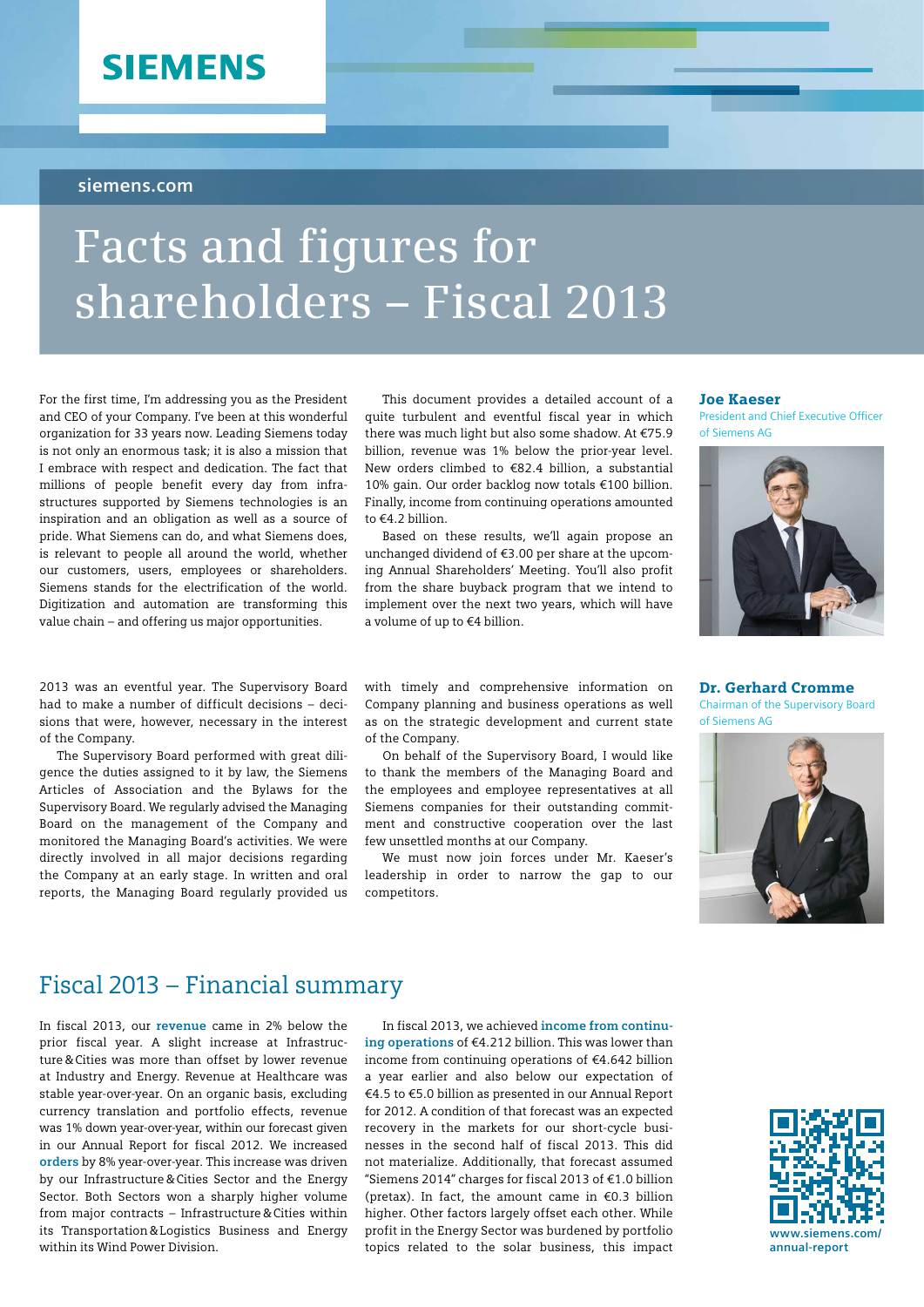was more than offset by positive effects related to the sale of our stake in Nokia Siemens Networks Holding B.V. (NSN). Due mainly to these factors, we adjusted our forecast for Income from continuing operations to €4.0 billion in the Interim Report for the third quarter of fiscal 2013.

Lower Income from continuing operations year-over-year was due mainly to sharply lower profit in Infrastructure&Cites and Industry. These Sectors took the two largest shares in the above-mentioned "Siemens 2014" charges. Profit at Infrastructure&Cities was also burdened by sharply higher project charges while profit development at Industry was also held back by challenging market conditions, particularly in the Sector's short-cycle businesses as mentioned above. In contrast, Healthcare significantly improved profit year-over-year due mainly to successful execution of its "Agenda 2013" and lower charges associated with the initiative compared to the prior year. Profit at Energy rose moderately year-over-year. In both fiscal years, the Sector's profit development was heavily burdened by charges. While profit in the current period was particularly impacted by "Siemens 2014" charges, charges related to projects and Iran were substantially higher in the prior-year period. While Total Sectors profit fell year-over-year, this was partly offset by a strong improvement outside the Sectors. In particular, Equity Investments posted a profit in fiscal 2013 following a loss a year earlier, as it benefited from a positive effect stemming from a partial reversal of an impairment of our stake in NSN and a gain related to the sale of this stake during the fourth quarter of fiscal 2013. In the prior fiscal year, results at Equity Investments were burdened by substantial restructuring charges at NSN.

**Net income** in fiscal 2013 increased to €4.409 billion, up from €4.282 billion a year earlier, as results related to discontinued operations swung to a positive €197 million in fiscal 2013 from a negative €360 million a year earlier. The improvement in discontinued operations year-over-year was due mainly to OSRAM, which we successfully spun off in the fourth quarter of fiscal 2013. Due to higher Net income and a lower number of shares outstanding year-over-year following the share buyback program which we initiated in the fourth quarter of fiscal 2012, basic EPS rose to  $\epsilon$ 5.08 in the current period, up from  $\epsilon$ 4.74 a year earlier.

In fiscal 2013, Healthcare reached the upper end of its adjusted EBITDA margin target range. Adjusted EBITDA margin at Industry fell year-over-year, but the Sector remained in its target range. Despite burdens from the solar business, Energy nearly reached the lower end of its adjusted EBITDA target range, while Infrastructure&Cities clearly missed its range.

As a result of a combination of lower-than-expected Income from continuing operations and a higher average capital employed, **ROCE (adjusted)** for continuing operations declined to 13.8% in fiscal 2013. This was below the lower end of our target range of 15% to 20%, which we expected to reach. ROCE (adjusted) for continuing operations a year earlier was 15.5%.

Our **Free cash flow from continuing operations** rose 11% to €5.257 billion year-over-year, as we increased our cash flows from operating activities and reduced investments in intangible assets and property, plant and equipment year-over-year.

We made further progress in fiscal 2013 with regard to reaching our capital structure target. This target is defined as the ratio of adjusted industrial net debt to adjusted EBITDA, and set at 0.5 to 1.0 for the medium term. As forecast in our Annual Report for 2012, we increased the ratio year-over-year, to 0.34 from 0.24 a year earlier.

Overall, we believe that we achieved the goals for revenue and our capital structure announced in our Annual Report for 2012. Also we exceeded our revised target for Income from continuing operations announced in our Interim Report for the third quarter of fiscal 2013. ROCE (adjusted) for continuing operations was below our expectations due primarily to lower Income from continuing operations than we forecast a year ago.

During the course of fiscal 2013, it became less likely that our previous expectations for our markets would materialize. We therefore no longer expect to achieve a Total Sectors profit margin of at least 12% in fiscal 2014. But we will continue to rigorously execute our "Siemens 2014" program that was designed to achieve the margin target. At the end of fiscal 2013, we were ahead of identifying and implementing the measures within the program aimed at sustainably improving our productivity. We expect that "Siemens 2014" will help us to narrow or close the gap to our competitors in coming years.

During fiscal 2013, we also made strong progress in focusing our portfolio. Our successful spin-off of OSRAM was the first such partial spin-off by a German company. With the spin-off, Siemens shareholders received one OSRAM share per ten Siemens AG shares. Independence gives OSRAM the entrepreneurial flexibility to focus exclusively on its own market, with additional sources for financing. A stake in OSRAM gives shareholders of Siemens AG an additional opportunity to participate in OSRAM's potential growth and value creation. The shares of Siemens AG rose on the first day of trading for OSRAM, July 8, 2013, and the shares of both companies clearly outperformed the German DAX stock index through the remainder of the fiscal year. We also sold our 50% stake in NSN. After the end of fiscal 2013, we signed an agreement to sell our business of mechanical, biological and chemical water treatment and processing. Furthermore, we intend to sell our airport logistics and postal automation business and exit our solar business after completion of projects under execution. At the same time, we strengthened our core activities by acquiring LMS International NV (LMS) to expand and complement the Industry Sector's industrial IT and software business, and by acquiring Invensys Rail to expand Infrastructure&Cities' presence in the growing global rail automation market.

We intend to continue providing an attractive return to shareholders. As in the past, we intend to fund the dividend payout from Free cash flow. The Siemens Managing Board, in agreement with the Supervisory Board, proposes a **dividend** of €3.00 per share, unchanged from a year earlier.

**Financial calendar <sup>1</sup>**



**1** Provisional. Updates will be published at:<br>WWW.SIEMENS.COM/FINANCIAL-CALENDAR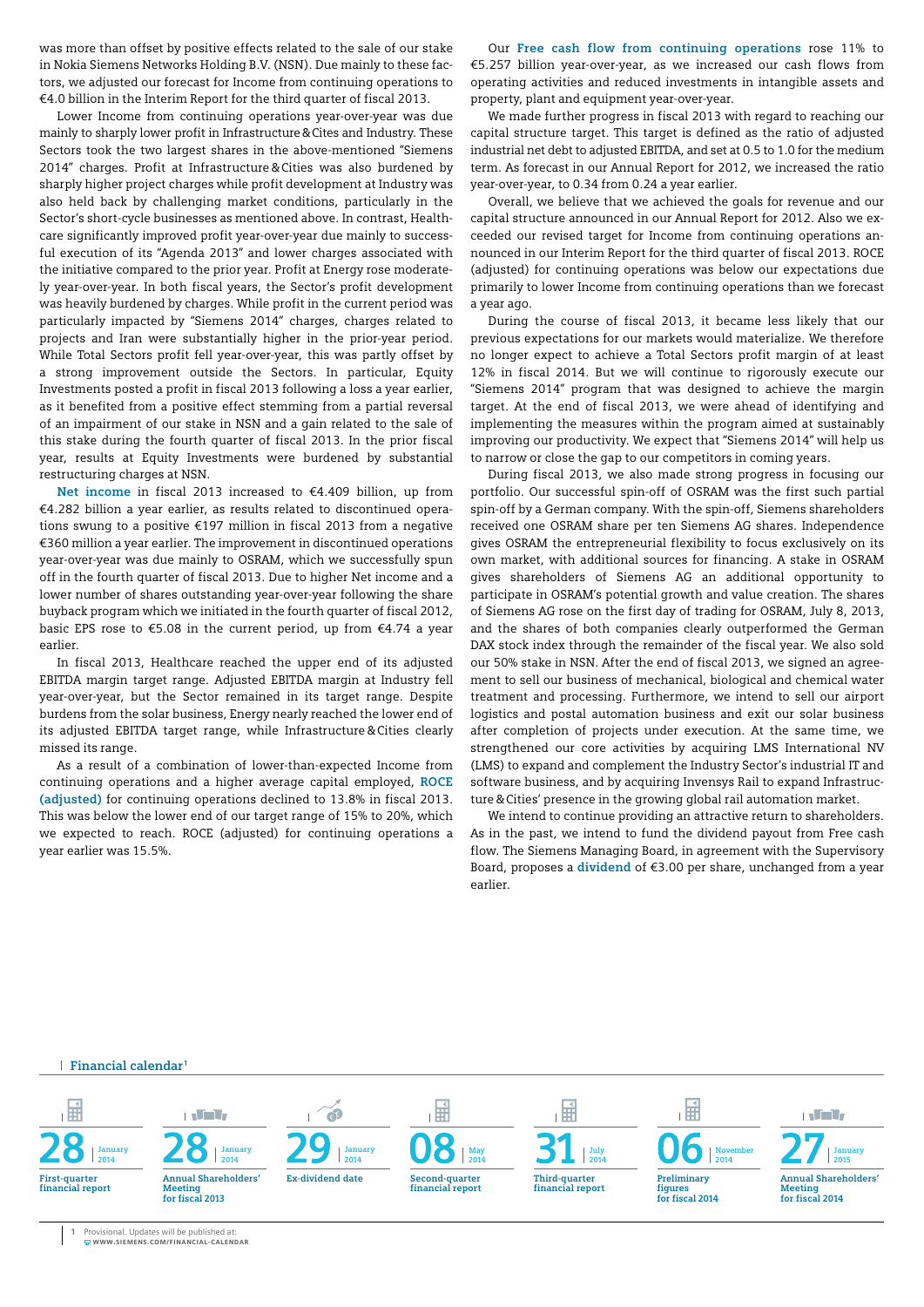## Key figures fiscal 2013**1,2**

**Volume**



|                              |                                    |         |         |        | % Change              |
|------------------------------|------------------------------------|---------|---------|--------|-----------------------|
|                              |                                    | FY 2013 | FY 2012 | Actual | Adjusted <sup>3</sup> |
| <b>Continuing operations</b> |                                    |         |         |        |                       |
| <b>Orders</b>                | in millions of $\epsilon$   82,351 |         | 75,939  | 8%     | 10%                   |
| Revenue                      | in millions of $\epsilon$   75,882 |         | 77.395  | (2)%   | (1)%                  |
|                              |                                    |         |         |        |                       |

#### **Profitability and Capital efficiency**

continuing operations (in €)**<sup>4</sup>**

Target corridor: 15-20%

**FY 2013 13.8** FY 2012 15.5

 $\overline{\phantom{a}}$ 

 $\overline{1}$ 

| <b>Income from continuing operations</b> (in millions of $\epsilon$ ) |       |                            |  |
|-----------------------------------------------------------------------|-------|----------------------------|--|
| FY 2013                                                               | 4,212 |                            |  |
| FY 2012                                                               | 4.642 |                            |  |
|                                                                       |       |                            |  |
|                                                                       |       | Basic earnings per share - |  |

**FY 2013 4.85 (6)%**<br>FY 2012 5.15 **CONSERVERGENCE** 

| ROCE (adjusted) – continuing operations  $(in %)$ 

|                                               |                           | FY 2013 | FY 2012 | % Change |
|-----------------------------------------------|---------------------------|---------|---------|----------|
| <b>Total Sectors</b>                          |                           |         |         |          |
| <b>Adjusted EBITDA</b>                        | in millions of $\epsilon$ | 8,141   | 9,329   | (13)%    |
| <b>Total Sectors profit</b>                   | in millions of $\epsilon$ | 5,788   | 7,266   | (20)%    |
| in % of revenue (Total Sectors)               | in $%$                    | 7.5     | 9.3     |          |
| <b>Continuing operations</b>                  |                           |         |         |          |
| <b>Adjusted EBITDA</b>                        | in millions of $\epsilon$ | 8,215   | 9,613   | (15)%    |
| Income from continuing operations             | in millions of $\epsilon$ | 4,212   | 4,642   | (9)%     |
| Basic earnings per share <sup>4</sup>         | in $\epsilon$             | 4.85    | 5.15    | (6)%     |
| Return on capital employed (ROCE (adjusted))  | in $%$                    | 13.8    | 15.5    |          |
| <b>Continuing and discontinued operations</b> |                           |         |         |          |
| Net income                                    | in millions of $\epsilon$ | 4,409   | 4,282   | 3%       |
| Basic earnings per share <sup>4</sup>         | in $\epsilon$             | 5.08    | 4.74    | 7%       |
| Return on capital employed (ROCE (adjusted))  | in $%$                    | 13.5    | 13.1    |          |

**Capital structure and Liquidity**

|                |      | Adjusted industrial net debt/Adjusted EBITDA -<br>continuing operations (in millions of $\epsilon$ ) <sup>5</sup> |
|----------------|------|-------------------------------------------------------------------------------------------------------------------|
| <b>EV 2013</b> | በ 34 |                                                                                                                   |

| FY 2013   | 34 |  |
|-----------|----|--|
| $EV$ 2012 |    |  |

Target corridor: 0.5-1.0%  $\mathbf{1}$ 

#### Free cash flow – continuing operations

| (in millions of $\epsilon$ ) <sup>5</sup> |       |  |  |
|-------------------------------------------|-------|--|--|
| FY 2013                                   | 5,257 |  |  |
| FY 2012                                   |       |  |  |
|                                           |       |  |  |

|                                               |                           | <b>September 30, 2013</b> | September 30, 2012 |
|-----------------------------------------------|---------------------------|---------------------------|--------------------|
| Cash and cash equivalents                     | in millions of $\epsilon$ | 9,190                     | 10,891             |
| Total equity (Shareholders of Siemens AG)     | in millions of $\epsilon$ | 28,111                    | 30,855             |
| Adjusted industrial net debt                  | in millions of $\epsilon$ | 2,805                     | 2,271              |
|                                               |                           |                           |                    |
|                                               |                           | FY 2013                   | FY 2012            |
| <b>Continuing operations</b>                  |                           |                           |                    |
| Free cash flow                                | in millions of $\epsilon$ | 5.257                     | 4.727              |
| <b>Continuing and discontinued operations</b> |                           |                           |                    |
| Free cash flow                                | in millions of $\epsilon$ | 5,328                     | 4.700              |

 $\overline{1}$ 

**Employees**

|                        |              |                            | September 30, 2013 |                                               | September 30, 2012 |
|------------------------|--------------|----------------------------|--------------------|-----------------------------------------------|--------------------|
|                        |              | Continuing  <br>operations |                    | Continuing<br>Total <sup>6</sup>   operations | Total <sup>6</sup> |
| <b>Employees</b>       | in thousands | 362                        | 367                | 366                                           | 410                |
| Germany                | in thousands | 118                        | 119                | 119                                           | 130                |
| <b>Outside Germany</b> | in thousands | 244                        | 248                | 247                                           | 280                |

**1** Orders; Adjusted or organic growth rates of revenue and orders; Total Sectors profit; ROCE (adjusted); Free cash flow; Adjusted EBITDA; Adjusted industrial net debt are or may be non-GAAP financial measures. Definitions of these supplemental financial measures, a discussion of the most directly comparable IFRS financial measures, information regarding the usefulness of Siemens' supplemental financial measures, the limitations associated with these measures and reconciliations to the most comparable IFRS financial measures are available on our Investor Relations website under WWW.SIEMENS.COM/NONGAAP

**2** October 1, 2012 – September 30, 2013.

**3** Adjusted for currency translation and portfolio effects.

**4** Basic earnings per share – attributable to shareholders of Siemens AG. For fiscal 2013 and 2012 weighted average shares outstanding (basic) (in thousands) amounted to 843,819 and 876,053 shares, respectively.

**5** Calculated by dividing adjusted industrial net debt as of September 30, 2013 and 2012 by adjusted EBITDA.

**6** Continuing and discontinued operations.